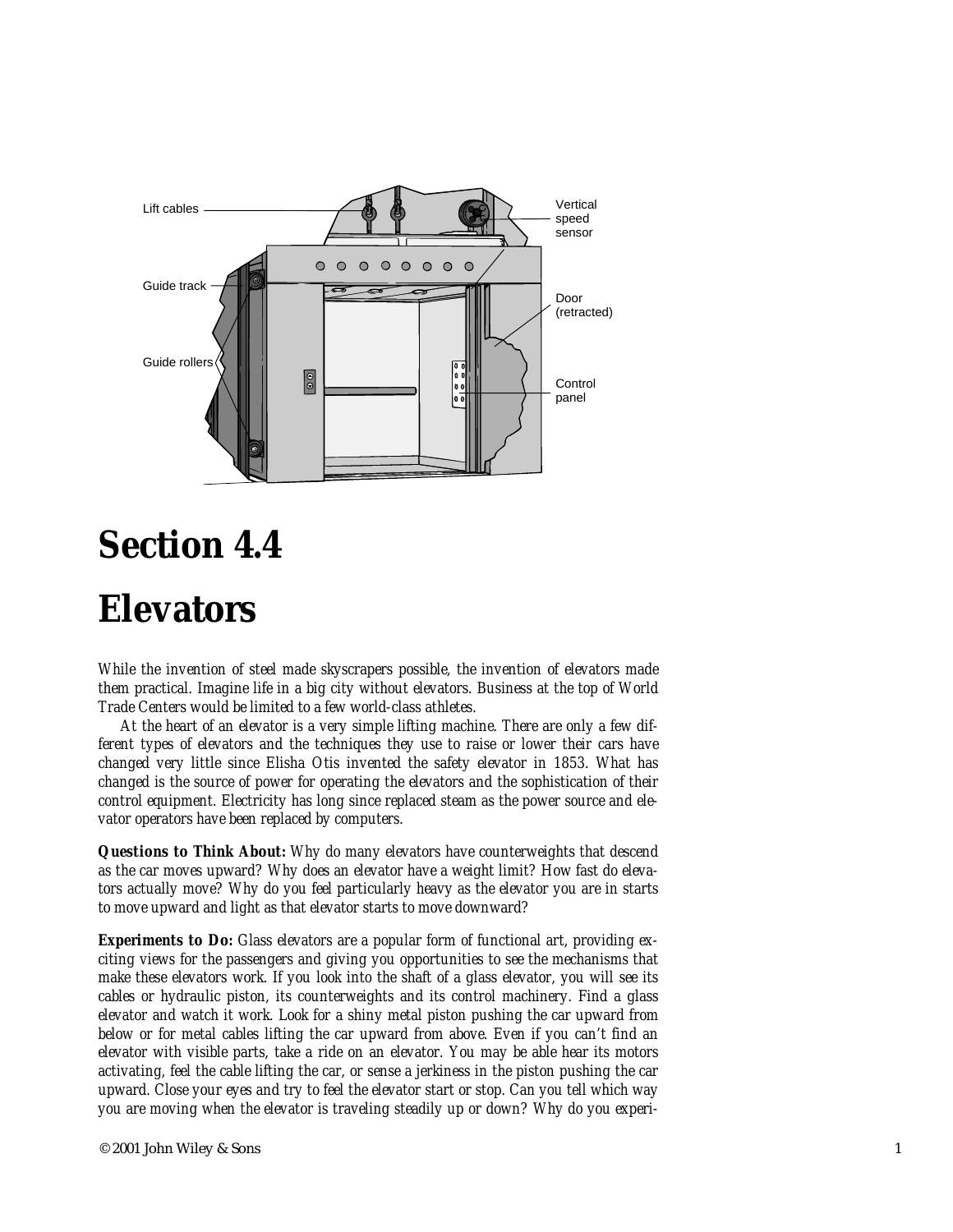*ence the same feeling when the car stops moving downward as when the car starts moving upward?* 

### **Pushing Up from Below: Hydraulic Elevators**

The two main types of elevators are hydraulic elevators and cable-lifted elevators. A hydraulic elevator is lifted from below by a long metal shaft while a cablelifted elevator is pulled up from above by a long metal cable. Let's begin by looking at hydraulic elevators. (For an earlier type of elevator, see ❐).

The car of a hydraulic elevator is lifted from below by a hydraulic ram (Fig. 4.4.1). A *hydraulic ram* is a long *piston* that is driven into or out of a hollow cylinder by pressure in a hydraulic fluid. The hydraulic fluid, usually oil or water, exerts a force on any surface it touches, including the base of the piston. If the pressure in the hydraulic fluid is high enough, the force it exerts on the base of the piston will exceed the weight of the piston and elevator car and they will accelerate upward.

But as the piston rises, the hydraulic fluid has more space to fill and its pressure drops. To keep the piston moving upward, something must continuously add high-pressure hydraulic fluid to the cylinder. That something is usually an electrically powered pump. This pump draws low-pressure hydraulic fluid from a reservoir and pumps it into the cylinder. The pump does work on the fluid and this work is what lifts the elevator car.

When the elevator car has reached the proper height, the pump stops and the piston rests on the high-pressure hydraulic fluid beneath it. As long as the amount of fluid in the cylinder doesn't change, the piston and car will stay where they are as the passengers get on and off.

To let the car descend, the elevator opens a valve and permits the highpressure hydraulic fluid to return to the low-pressure reservoir. The fluid naturally accelerates toward the lower pressure and the cylinder begins to empty. The car descends. However, the fluid in the cylinder has considerable pressure potential energy and that energy must go somewhere. As it flows through the valve, the fluid accelerates and it rushes into the reservoir at high speed. But its kinetic energy soon becomes thermal energy as the fluid swirls around randomly. When the swirling has stopped, the fluid in the reservoir will be warmer than it was before the elevator made its trip up and down.

Because it lifts the car from below like a jackscrew, the hydraulic elevator is naturally very safe. Even if the cylinder springs a leak, the hydraulic fluid will probably not flow out of the cylinder fast enough for the car to descend at a dangerous speed. But unlike a jackscrew, a hydraulic ram encounters very little friction and wear, so its piston can move in or out of the cylinder rapidly. As a result, the car of a hydraulic elevator can be lifted as fast as the pump can deliver highpressure hydraulic fluid. Of course, the pump has to do a great deal of work on that fluid in a short time, so it must be very powerful. Nonetheless, the speed of a hydraulic elevator is limited only by the power of the pump and the comfort of the passengers. Most passengers don't enjoy huge accelerations. While you could build a hydraulic elevator that would leap from one floor to another in the wink of an eye, it would require seat belts and airbags.

However, if speed is not important, even a very small pump can lift the elevator upward. With enough patience, you could actually lift a very heavy elevator with a hand-powered pump. That is just what you do when you lift an automobile with a hand-powered hydraulic jack or when you squeeze something together with a hand-powered hydraulic press. In these and many similar tools, hydraulic rams provide an interesting form of mechanical advantage.

❐ The earliest reliable elevators were supported by jackscrews: screws used as lifting devices. A sturdy threaded shaft, the jackscrew, extended beneath the elevator platform and lifted the platform upward as it turned. The jackscrew provided mechanical advantage, so that only a modest torque was needed to turn the jackscrew and raise a heavy load on the platform. But sliding friction in the screw created heat and wear, limiting the speed at which the platform could rise and making jackscrew elevators impractical in modern skyscrapers.



Fig. 4.4.1 - A hydraulic elevator supports the car with a hydraulic ram. The ram's piston rises as highpressure hydraulic fluid is pushed into the hollow cylinder by a pump. The car is lowered by opening the valve and allowing the highpressure hydraulic fluid to flow back into the storage reservoir.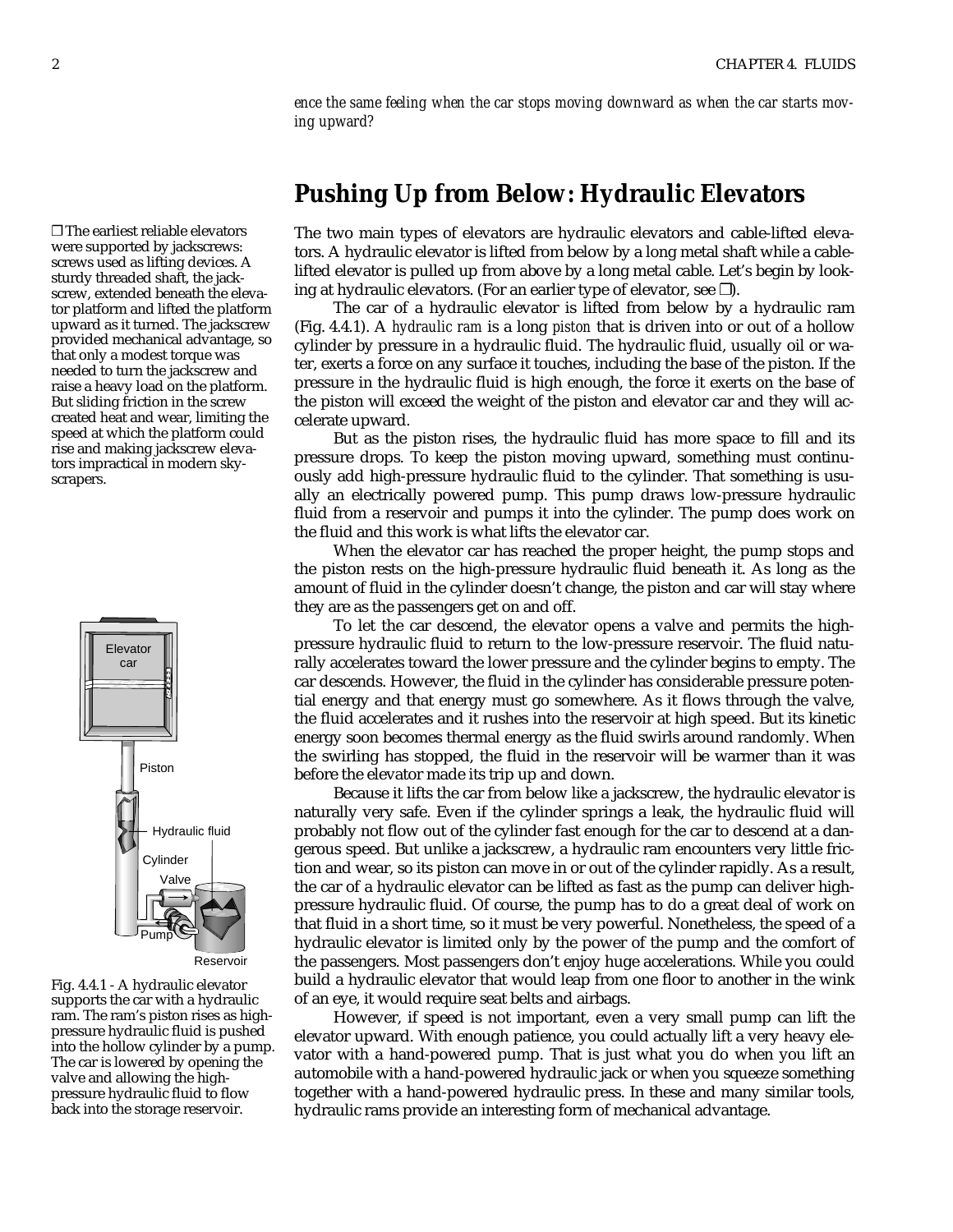To see how this mechanical advantage works, suppose that you have two hydraulic rams connected by a hose so that hydraulic fluid can flow freely from one cylinder to the other (Fig. 4.4.2). One hydraulic ram is much wider than the other. Since fluid accelerates toward lower pressure, the pressures in the two cylinders will tend to equalize. This pressure exerts an upward force on each piston equal to the pressure times the surface area of that piston. As a result, the upward force on the wide piston is enough to support the weight of an elevator car while the upward force on the narrow piston is only enough to support the weight of your hand. As things stand, neither the elevator nor your hand moves because each is supported by pressure in the hydraulic fluid.

Now imagine that you begin to push down a little harder on the narrow piston. The pressure inside that cylinder rises in order to exert an equal but oppositely directed force on your hand. Because of the pressure imbalance, fluid begins to flow out of the narrow cylinder and into the wide cylinder. With less fluid in the narrow cylinder, its piston descends and your hand moves downward. With more fluid in the wide cylinder, its piston rises and the elevator car move upward. You are raising a heavy elevator with a hand pump!

As usual, you didn't get something for nothing. Although you have lifted the elevator upward, it moves only a tiny distance. Pushing the narrow piston inward a long distance only squeezes a modest amount of fluid into the wide cylinder. The wide piston moves upward only a very short distance. You have produced a huge upward force on the elevator and lifted it a short distance by exerting a modest downward force on the narrow piston and moving it downward a very long distance. The work you do on the fluid is equal to the work the fluid does on the elevator car. Energy is conserved, as it must be.

The piston of the narrow cylinder will reach the bottom long before the elevator reaches the second floor. To make a more practical hand-powered elevator, you would need to add several one-way valves and a fluid reservoir to the narrow cylinder and convert it into a proper pump. That way you could slowly raise the elevator upward, with ever so many cycles of the pump: fill the narrow cylinder with fluid and then squeeze it into the wide cylinder, fill the narrow cylinder with fluid, and so on. To return the wide piston to its original position and lower the elevator, a bypass valve should allow the hydraulic fluid to flow back into the fluid reservoir.

While real hydraulic elevators don't use hand-pumps of this sort, many tools do. Small hydraulic rams allow a normal person to exert Herculean forces on objects. Hand-operated hydraulic rams are used in small cranes, presses, punches, shears, and jacks. When a motorized pump is added, hydraulic rams become even more useful. They are ubiquitous in construction and industrial machines. Nearly every motion of most digging, lifting, and pushing machines is powered by its own hydraulic ram.

Although hydraulic elevators are wonderful in many situations, they do have at least two drawbacks. First, a hydraulic elevator is only as tall as its piston and cylinder. The piston has to reach all the way to the top floor and the equally tall cylinder must be hidden below the ground. Burying the cylinder is quite a procedure in a tall build. A deep hole must be drilled and the cylinder must be lowered into the hole with a crane. The difficulties involved in manufacturing the cylinder and piston and in assembling the completed hydraulic ram limit its height. However, some hydraulic elevators are over 30 stories tall.

The other deficiency of hydraulic elevators is that there is no mechanism for storing energy between trips. The energy expended in lifting people up 30 floors is not saved as those people descend. It becomes thermal energy in the hydraulic fluid as the hydraulic fluid returns to the reservoir. For a tall building with lots of up and down traffic, the elevator can turn a lot of electric energy into thermal energy in the hydraulic fluid.



Fig. 4.4.2 - If fluid can flow freely between two hydraulic rams, then the pressures inside the two cylinders are equal. The force exerted on each piston is equal to that pressure times the surface area of the piston. The upward force on the wide piston is much greater than the upward force on the narrow piston.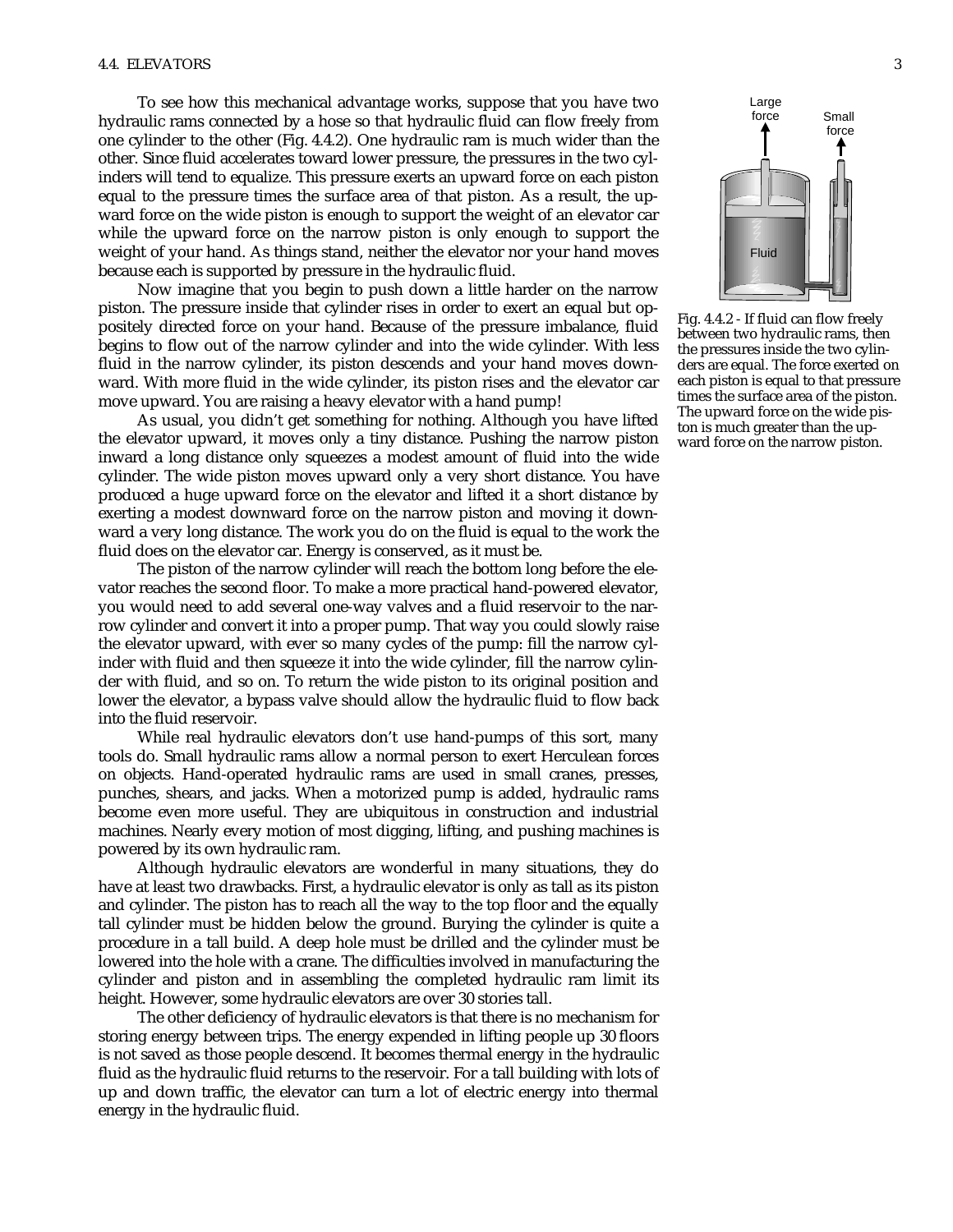

Fig. 4.4.3 - The modern era of elevators began in 1853, when Elisha Otis first demonstrated his Safety Elevator. He stood in the elevator car, high above the ground, while an assistant cut the rope that supported it. A mechanism in the car immediately grabbed onto the side rails and prevented the car from falling.



Fig. 4.4.4 - If you pull on a very light, stationary rope, you produce a uniform tension throughout the rope that is equal to the force you exert on it. Each portion of rope, for example the two end portions or the shaded portion near the middle, experiences an upward force from whatever is above and a downward force from whatever is below.

#### **CHECK YOUR UNDERSTANDING #1: Heavy Lifting**

A typical hydraulic elevator is lifted by a piston 20 cm in diameter. Steel is very strong and a 10 cm steel rod could support the elevator. Why the thick piston?

## **Pulling Up from Above: Cable-Lifted Elevators**

To eliminate the need for long hydraulic rams, most elevators are lifted from above by cables. Introducing cable-lifted elevators was not easy because people were wary of any system that would drop catastrophically if the rope broke. In 1853, the American inventor Elisha Graves Otis (1811–1861) demonstrated a "safety elevator" that would stop automatically if the rope broke (Fig. 4.4.3). In a further improvement, the ropes used to lift early elevators were replaced with metal cables, which were less prone to wear and aging and made cable failure a rare event. With safety no longer an issue, cable-lifted elevators soon became the dominant form of elevator. But before we look at how a cable-lifted elevator actually works, we'll need to know how a rope lifts an object and how pulleys redirect forces exerted on a rope. Let's take a moment to look at ropes and pulleys.

Suppose that the elevator in your building is broken. You decide to lift the empty elevator car by hand with a lightweight rope (Fig. 4.4.4). The elevator is on the ground floor and you are pulling the rope up from the fifth floor, where your apartment is located. The empty elevator weighs 500 N (112 pounds), which is about all you can lift. If your arms were long enough, you could pull the elevator up directly. The rope simply extends your reach so that you can exert an upward force on the elevator many meters below you.

Pulling on a rope produces tension throughout the rope. **Tension** means that each portion of the rope pulls on the two adjacent portions with a certain amount of force. To keep the empty elevator hanging motionless from the bottom of the rope, you must pull upward on the rope with 500 N of force. Each portion of rope then exerts 500 N of upward force on whatever is below it and 500 N of downward force on whatever is above it. The bottom of the rope exerts 500 N of upward force on the elevator. Overall, your upward force of 500 N is conveyed meter by meter along the rope until it's exerted on the elevator far below. In effect, you are exerting an upward force of 500 N on the elevator and it's pulling back. As promised, the rope simply extends your reach.

Since the elevator weighs 500 N and you are exerting an upward force of 500 N on it, the net force on the elevator is zero and it doesn't accelerate. Because the elevator is initially stationary, it remains stationary. If you now exert a little more upward force on the rope, the elevator will experience a net upward force and will accelerate toward the fifth floor. Once the elevator has begun to move upward, you can reduce your force back to 500 N and the elevator will continue to move upward at constant velocity. You are now doing work on the elevator because you are pulling upward on it via the rope and it's moving upward.

Lifting the empty elevator to the fifth floor doesn't require an enormous amount of force, but that force must come from the middle of the elevator shaft. It would be nice to stand somewhere else as you pulled on the rope, so you suspend a *pulley* in the elevator shaft (Fig. 4.4.5). With the rope draped over the pulley, you can create tension in the rope from a different location. In fact, you can even pull downward on the rope. While each portion of rope continues to pull inward on its neighbors, the directions of these forces gradually change as the rope bends around the pulley. The pulley redirects the forces on the rope so that a downward force on one end of the rope can exert an upward force on the other end. This redirection makes it much easier to lift the elevator. A pulley even permits the weight of water to lift an elevator (see  $\square$ ).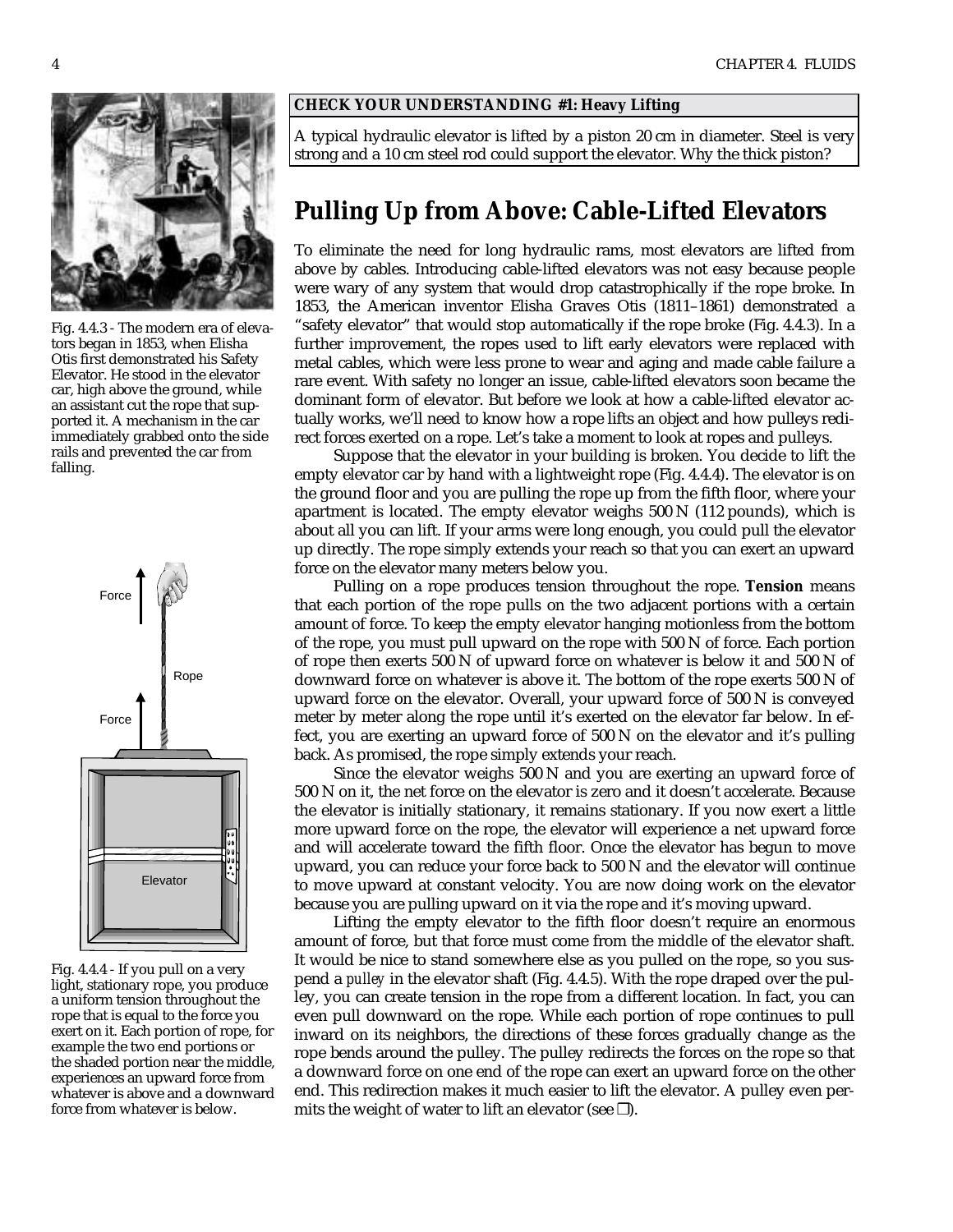#### **CHECK YOUR UNDERSTANDING #2: Pulling on a Pulley**

A rope is draped over a pulley near the ceiling and you and a friend are each pulling downward on opposite ends. If each of you exerts 100 N of force on an end, what is the tension in the rope?

## **Multiple Pulleys**

However the elevator is not always empty. Last week the bathtub cracked and you and your friends pushed it off the fire escape. That was easy enough, although it ruined the flower garden next door. But the new bathtub weighs 1300 N (292 pounds), so how are you going to get it up to your apartment? It has to ride up in the elevator. You could rig up the same single pulley and get all of your friends to pull on the rope. But a better idea is to use a multiple-pulley, sometimes called a block-and-tackle. When you pull on a rope, you produce a tension all along that rope. If you could use that same tension several times, you could get mechanical advantage. Here is how a multiple-pulley works.

In a multiple-pulley, the cord goes back and forth between a fixed set of pulleys and a moving set of pulleys (Fig. 4.4.6). The far end is tied to one of the pulley sets. It's important that the cord pass easily over the pulleys. Now when you create tension in the cord, that same tension appears on every segment of cord between the two sets of pulleys. If you exert 500 N of force on the cord, each cord segment will have 500 N of tension. As a result, the two sets of pulleys will be pulled together with 500 N of force for each segment of cord connecting them. If there are 4 cord segments attached between the top of the elevator and the fifth floor, then the total lifting force on the elevator and bathtub will be 2000 N. Since the bathtub and elevator only weigh 1800 N, they will experience a net upward force and will accelerate upward.

While it takes less force on the cord to lift the bathtub and elevator with a multiple pulley than with a single pulley, you don't get something for nothing. To lift the elevator 1 m, you must shorten each segment of cord by 1 m. Since there are 4 segments, you will have to pull 4 m of cord through the system of pulleys. You are obtaining mechanical advantage, using a modest force exerted over a long distance to obtain a larger force exerted over a shorter distance. The amount of work required to lift the bathtub and elevator to your apartment is the same, whether you use a single or multiple pulley. The multiple pulley merely allows you to do this work more gradually, with a smaller force exerted over a longer distance.

#### **CHECK YOUR UNDERSTANDING #3: Pulling Yourself Up**

If you stood inside the elevator shown in Fig. 4.4.6 and pulled on the free end of the rope, could you lift yourself up?

# **Cable-Lifted Elevators and Counterweights**

True cable-lifted elevators (Fig. 4.4.7) resemble the hand-powered one we have just discussed, except that machines pull the cables. In early cable-lifted elevators, the cables were pulled by steam-powered hydraulic rams. Steam was used to pump fluid into or out of the ram and the ram's movement was used to pull the cables. Usually, the ram was used to separate the two halves of a multiplepulley. The cable coming out of this multiple pulley ran over a pulley at the top of the elevator shaft and down to the elevator car itself. As the two halves of the



Fig. 4.4.5 - With the rope drawn over a pulley, you can lift the elevator by pulling from almost anywhere. You exert the same force and the tension in the rope is the same, but the pulley redirects the force to make the job more convenient.



Fig. 4.4.6 - A multiple-pulley being used to lift an elevator and bathtub. The tension in the rope pulls upward on the elevator four times because there are four rope segments between the elevator and the support above it. The upward force on the elevator is thus four times the tension in the rope.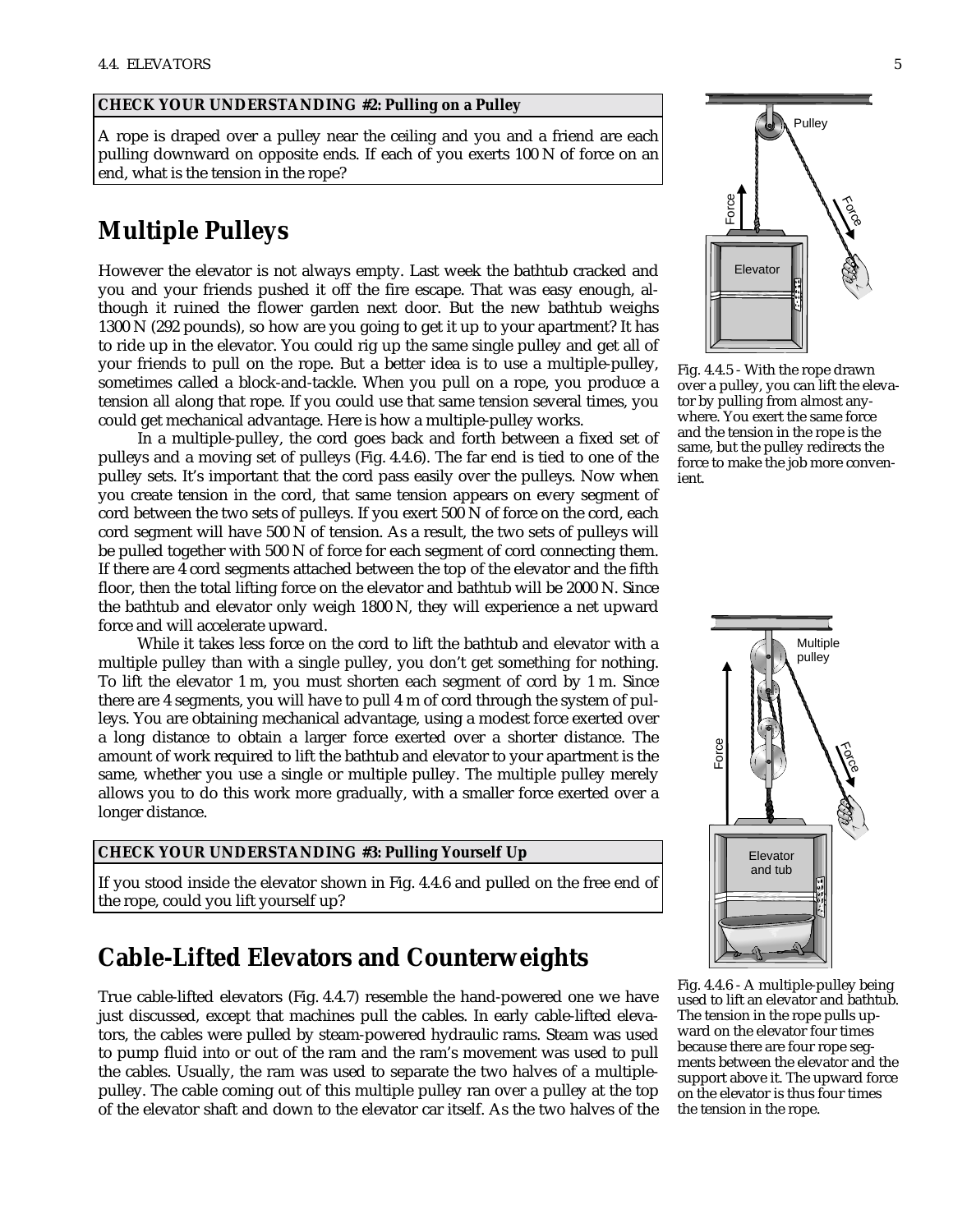

Fig. 4.4.7 - The car of this elevator is pulled upward from above by 4 cables and rides on rails to its left and right. The riders control the car through the electric cable hanging below the car.



Fig. 4.4.8 - A cable-lifted elevator usually supports the car and a counterweight from opposite ends of its cable. A motor turns a traction drive that either raises or lowers the car. The counterweight moves in the other direction, assisting the motor in lifting the car or storing energy as the car descends.

multiple pulleys were drawn apart, they drew in more cable and lifted the elevator car. As fluid was released from the hydraulic ram, the multiple pulley released cable and the elevator car descended.

The first improvement that appeared in cable-lifted elevators was the counterweight (Fig. 4.4.8). Lifting the elevator car by itself requires a considerable amount of work because the car's gravitational potential energy increases as it rises. It would be nice to get back this stored energy when the car descends. Unfortunately, it's hard to turn gravitational potential energy back into highpressure steam. However, it's possible to use that energy to lift a counterweight.

The counterweight in an elevator descends when the car rises and rises when the car descends. Because the two objects have similar masses, the total amount of mass that is rising or falling as the elevator moves is almost zero. The overall gravitational potential energy of the elevator is not changing very much; it's simply moving around between the various parts of the machine. The counterweight balances the car so that it takes very little power to move the system. The elevator and counterweight resemble a balanced seesaw, which requires only a tiny push to make it move.

The counterweight on most elevators hangs from its own cable attached to the elevator car. That cable travels from the car, over pulleys at the top of the elevator shaft, and down to the counterweight. The counterweight is usually equal to the mass of the empty elevator car plus about 40% of the elevator's rated load. Thus, when the elevator is 40% filled, the counterweight will exactly balance the car and very little work will be done in raising or lowering the car.

Most modern elevators are driven by electric motors. The advantages of electric motors are their variable speeds of rotation, high torque, and reliability. While we will save our discussion of electric motors for a later chapter, we will note here that electric motors can be made to operate efficiently at many rotational speeds, torques, and overall power-levels. The output power of an electric motor is frequently rated in horsepower and the motors used in elevators may be as large as several hundred horsepower.

Because early electric motors could not deliver so much mechanical power, the first electric elevators used *winches* to lift their elevator cars. The cable from the elevator car was actually wound up on a drum at the top of the elevator shaft. The counterweight was attached to a cable that was also wound on the drum. The two cables were arranged so that the counterweight cable unwound as the car cable wound up. An electric motor used gears to turn the drum.

This winch mechanism had a number of disadvantages. It raised or lowered the car relatively slowly because the gearing limited the rate at which the drum could be turned. The overall height of the elevator was limited because the drum had to be able to hold all of the cable when the elevator was at the top of its travel. The diameter of the drum was constrained by the need to keep torques low and only about 100 m of cable could be accommodated.

Instead of winding and unwinding cable from a drum, most modern elevators use traction to draw a cable over a drum. The cable rises from the elevator car, travels over the traction drive drum and then descends into the elevator shaft where it's attached to the counterweight. An electric motor turns the traction drive drum. When high speed is not important, the drum can be turned by a small motor through the use of gears. However, in tall buildings, the drum is usually turned directly by a large motor. Elevators of this type can run at speeds as high as 10 m/s (22 mph) in buildings of any height.

The mechanical power required from the drive motor depends on how well balanced the car and counterweight are. If the elevator car is loaded to 40% of capacity so that the two weights are balanced, the motor will have little difficulty in moving the car up or down. If the car is particularly empty or particularly full, the motor will have to provide considerable mechanical power when lifting the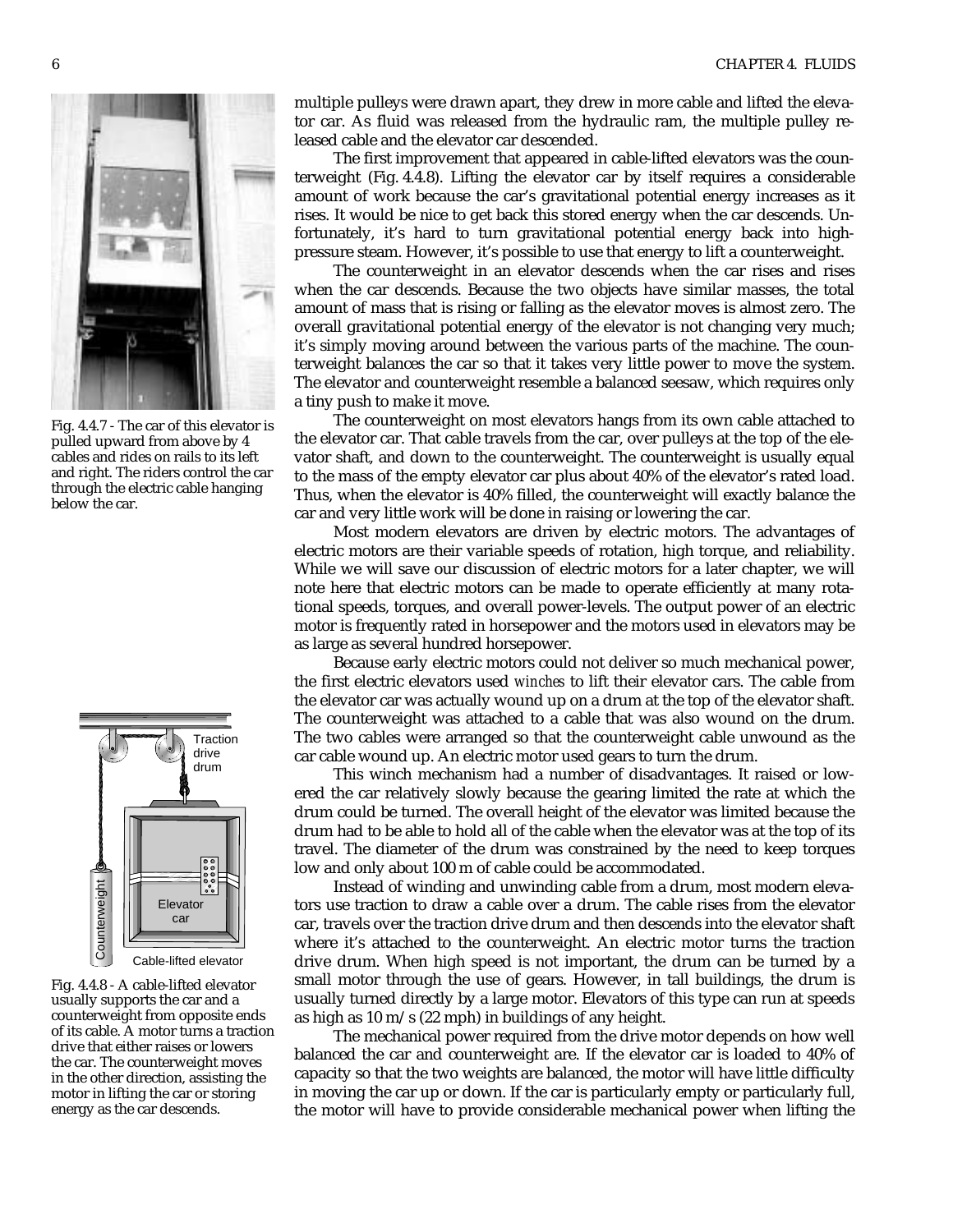heavy side of the system and various brakes will have to absorb energy released by the elevator when the heavy side descends. The motor's maximum mechanical power, together with the strength of the cables, limits how much weight the elevator can lift.

In many freight elevators, the car is lifted by a multiple pulley so that a single segment of cable doesn't have to support the entire load. Even when a single pulley is used, several separate cables support the car, both for safety and to reduce cable stretching. Cable stretching is a serious problem in tall elevators. Tension always tends to pull things apart, so a cable becomes longer. Like most objects, a cable behaves as a spring when it's subject to tension. Its length increases by an amount proportional to the tension it experiences. As people enter the elevator car and its total weight increases, the tension on its support cable increases and that cable stretches slightly. Modern elevators are equipped with automatic leveling systems that turn the traction drum to make up for the stretching of the cables. The passengers are unaware of this careful adjustment taking place as they step on or off the elevator. Nonetheless, you may be able to feel the cable stretch if you bounce up and down on a cable-lifted elevator.

#### **CHECK YOUR UNDERSTANDING #4: A Light Load**

If an elevator car is nearly empty and weighs much less than the counterweight, how much work must the motor do to lift that elevator car upward?

### **Balance**

Elevator cars must remain level no matter where the passengers choose to stand. The only way to keep the car level is to make it run along a vertical track. To see why the track is necessary, consider the case of an empty car (Fig. 4.4.9). The lifting force on the car is exerted at the middle of the elevator car, at either its top or its bottom. The center of mass of the empty car is also at the middle of the elevator car so the lifting force exerts no torque on the car about its center of mass. The car remains level.

Now consider what happens when passengers enter the car and begin to walk around inside. The center of mass of the car moves with the people inside. Now the lifting force exerts a torque on the car about its new center of mass and



Fig. 4.4.9 - An empty elevator car (left) experiences no torque about its center of mass so it remains level. The occupied car (right) has a different center of mass. The lift force exerts a torque on this car about its center of mass and it begins rotating. For the car to remain level as the passengers move around, the car must run in a track that can exert leveling torques on the car.

❐ The development of safe elevators had an enormous effect on people's interest in tall buildings. Suddenly the upper floors became more desirable than the lower floors. Speed became very important. A "water balance" elevator was tried in the New York Western Union Building in 1873. The elevator car was drawn upward by the weight of an enormous bucket of water. To descend, the bucket of water was emptied. Controlled only by braking and without any automatic safety system, this elevator was too scary to be popular.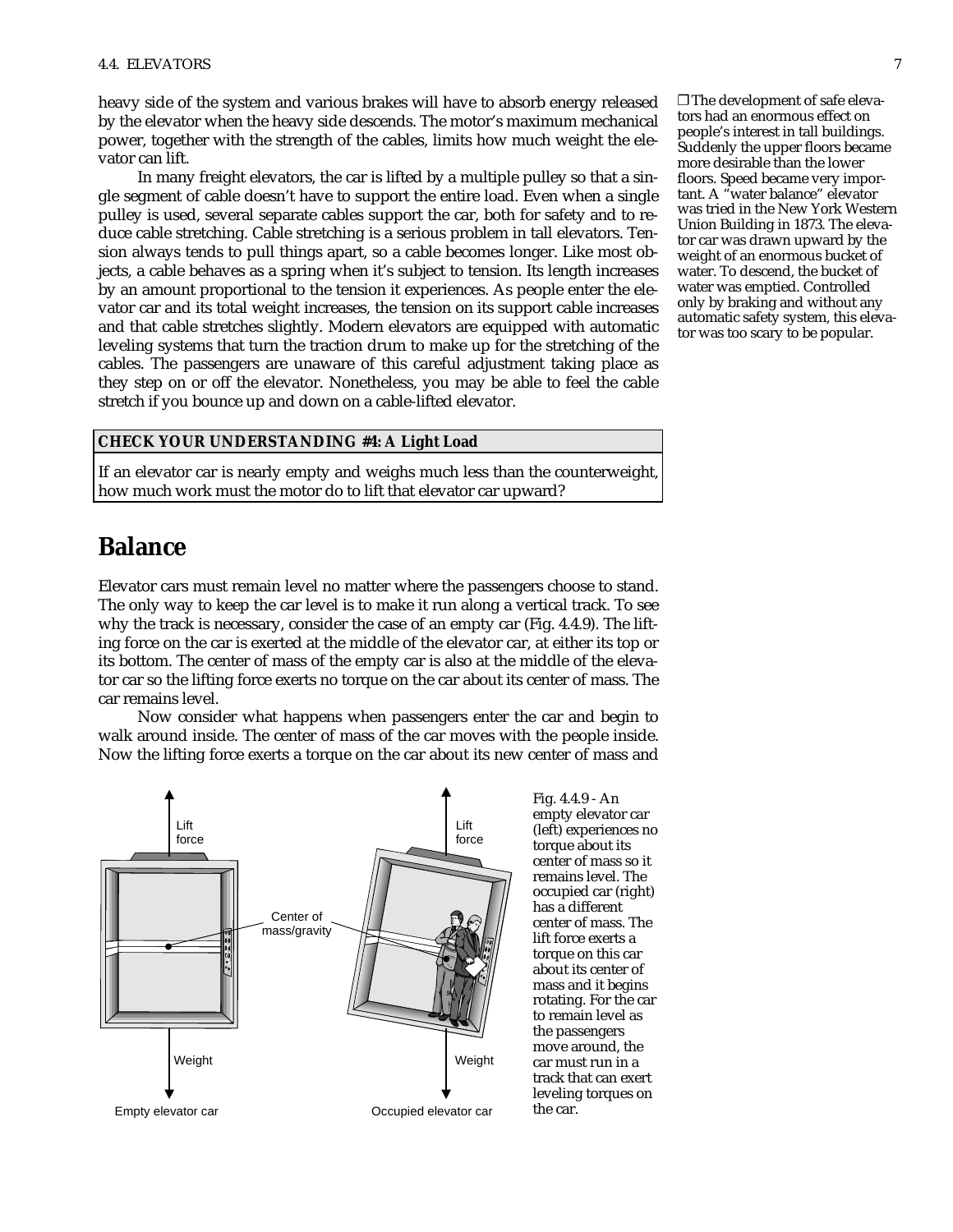❐ The only time a safety elevator plummeted to the bottom of its shaft was in 1945, when a military airplane struck the Empire State Building. The plane lodged in the elevator shaft near the 79th floor, cutting all of the cables to the elevator car on the 38th floor. The car dropped to the basement, but its descent was cushioned by the increasing air pressure beneath it and by a mountain of severed cables and an emergency bumper at the bottom of the shaft. The only occupant of the car, a 20-year-old elevator operator, survived without serious injury.



Fig. 4.4.10 - A centrifugal governor uses the principle that a central force is required to accelerate masses around in a circle. As long as the shaft is stopped or spinning slowly (top), the spring can keep the upper and lower rods apart. But once the shaft spins too quickly, the masses swing outward (bottom) and the sense lever is shifted.

it tends to rotate. The best way to prevent the car from tilting is to confine the car on a track. The rails of the track exert the torques needed to keep the car level.

#### **CHECK YOUR UNDERSTANDING #5: Not on the Level**

If the track supporting an elevator car were suddenly removed so that it could tilt, would its center of gravity move up or down?

### **Safety**

All cable-lifted elevators have safety devices to keep them from falling if their cables break. Most modern elevators have more than one lifting cable, but they still require mechanisms to ensure that there are no accidents (see  $\Box$ ).

The original safety device that Otis developed for his first elevators had jaws that would grab onto the rails of the elevator track if there were a loss of tension in the supporting cable. If the cable broke and its tension vanished, springs would force the jaws into the track.

Modern elevators use mechanisms that monitor the vertical speed of the elevator. If the speed exceeds a certain permissible value, brakes on the car grab the tracks. This speed control prevents a nearly empty elevator from moving upward too quickly just as it prevents a full elevator from falling. One such speed-sensing device is the *centrifugal governor*, a mechanism that senses how quickly a shaft is turning (Fig. 4.4.10). When it's used with an elevator, the shaft is turned by a pulley on a special cable attached to the elevator car. The faster the elevator moves, the faster the shaft turns. The centrifugal governor swings several masses around in a circle. Since the masses travel in uniform circular motion, they need some centripetal force to accelerate them toward the center of the circle. In the centrifugal governor, this centripetal force is exerted by several rods that are held apart by a spring.

As long as the shaft is turning slowly, the spring can keep the rods from moving together. But when the shaft is turning quickly, the centripetal force becomes very large and the rods compress the spring. As the rods move, they push on a lever. In the case of the elevator, this lever activates brakes that slow the elevator down.

#### **CHECK YOUR UNDERSTANDING #6: Going for a Spin**

How does the spinning centrifugal governor sense that the elevator is moving too fast in *either* direction?

# **Starting and Stopping**

Simply moving the elevator car up or down is not enough. To be useful, an elevator must be able to stop at the proper level, exchange passengers or freight, and then start to move to a new level. To be pleasant to ride, the elevator must start and stop slowly enough that it doesn't knock the passengers off their feet. To meet these added requirements on the motion of the elevator car, variable speed electric motors are used.

Whether the elevator is handled by an operator or is run automatically, the torque exerted on the traction drive drum is carefully controlled in order to avoid sudden accelerations. Whenever the elevator you are in accelerates upward, as it does when it starts moving upward or stops moving downward, you feel particularly heavy. Your apparent weight increases because of the upward acceleration. If the upward acceleration is too great, you may be thrown to the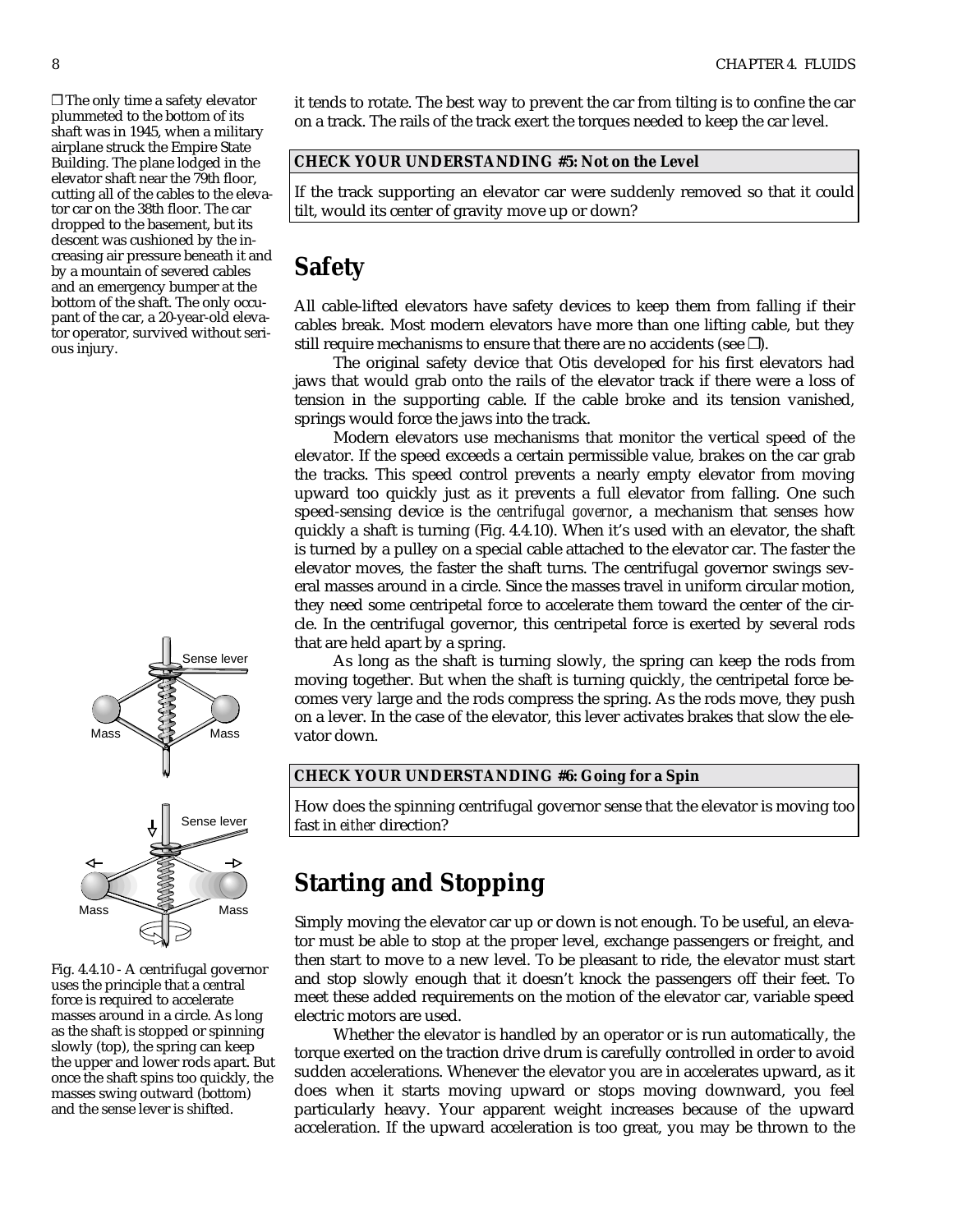tion. If the upward acceleration is too great, you may be thrown to the floor of car. Whenever the elevator accelerates downward, as its does when it starts moving downward or stops moving upward, you feel particularly light. Your apparent weight decreases because of the downward acceleration. If the downward acceleration is too great, you may leave the floor of the elevator and bump against its ceiling. Only after the elevator reaches constant velocity, either up or down, does your apparent weight return to your true weight.

A well-designed elevator accelerates and decelerates smoothly and gradually. This need for smooth deceleration means that the operator or the automatic mechanism must anticipate stops and begin to decelerate before reaching the stopping point. Operating an antique elevator, with no machinery to help anticipate the stop, required great skill. In manually operated elevators, the operator's ability to stop at the correct height limited the maximum vertical speed that could be used effectively. Modern elevators anticipate stops automatically and gradually reduce the speed of travel so as to come to a stop at exactly the right height. These elevators can move up or down extremely quickly and still stop properly.

#### **CHECK YOUR UNDERSTANDING #7: Fast Track to the Basement**

What would it feel like to be in an elevator car if the cable broke on the top floor of a skyscraper and no safety mechanism turned on the brakes?

### **Jackscrew Elevators**

One of the oldest and simplest lifting devices is the *jackscrew*—a screw used as a lifting mechanism. Jackscrews are used frequently in industry, construction, and maintenance to support or move heavy objects. Jackscrews are also used to level buildings and support sagging beams, and the repair jack that you have in your automobile is probably a jackscrew or a mechanism that incorporates a jackscrew. It's not surprising then that early elevators were based on the jackscrew. The elevator sat on top of a jackscrew and was raised or lowered by turning the screw into or out of a threaded hole. While jackscrews are no longer used in passenger elevators, they're still worth a few moments discussion.

A jackscrew elevator consisted of a lifting platform that was pushed upward from below by a jackscrew (Fig. 4.4.11). What made jackscrews so appealing for early elevators was that they were unlikely to fail catastrophically and that they exhibited mechanical advantage. The worry about catastrophic failure was very real before 1853—the cars in elevators built prior to that time were prone to dropping suddenly when the rope lifting them broke. Since the consequences of such a fall were awful, knowing that a thick metal jackscrew was pushing the car upward from beneath was very comforting to the passengers.

But what makes jackscrews so useful in lifting devices of all sorts is mechanical advantage. A modest torque exerted on the threaded cylinder in a jackscrew can lift a very heavy object. As we noted in Chapter 1, lifting a piano to the second floor requires a certain amount of work, regardless of how you get it there. In that chapter we used a ramp and here we use a jackscrew. Actually, the jackscrew is just a rotating ramp, so the principle is exactly the same. The jackscrew allows the elevator operator to do the work required to lift the piano a little at a time. A modest torque exerted over many, many turns of the screw does the same amount of work as lifting the piano straight up to the second floor.

However, while a jackscrew provides a great deal of lifting force, it must be turned very rapidly in order to raise its platform at any reasonable rate. But a jackscrew encounters sliding friction and becomes extremely hot if it's turned too



Fig. 4.4.11 - A jack screw uses the motion of a threaded cylinder—a screw—through a threaded hole to raise or lower a heavy object. A modest torque exerted on the handles will rotate the screw and produce a very large lifting force on the lifting platform.